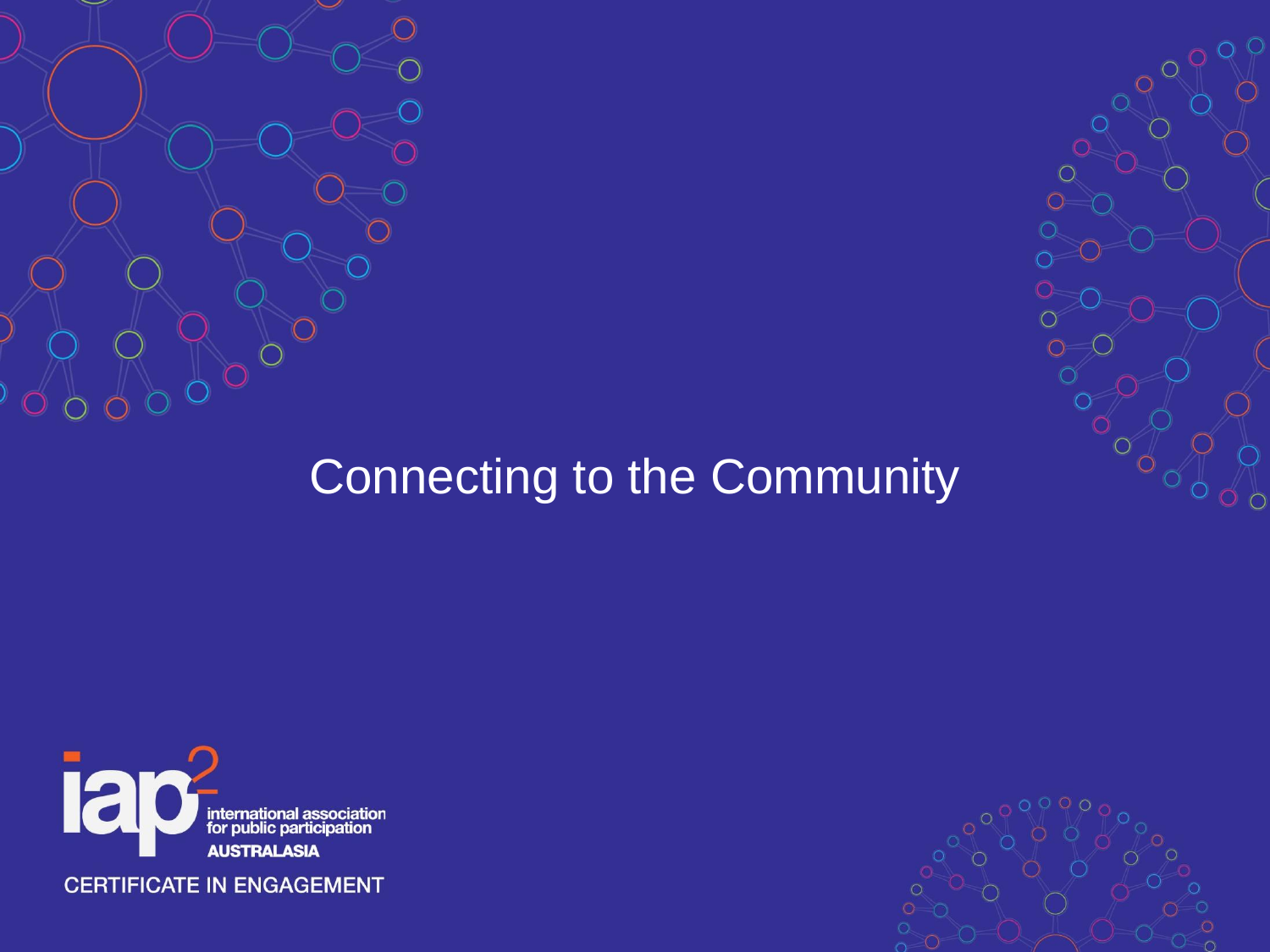## What is Community Engagement?



- Planned Process
- Purposeful
- Shaping decisions and action of communities and/or organisations
- Recognising interdependence

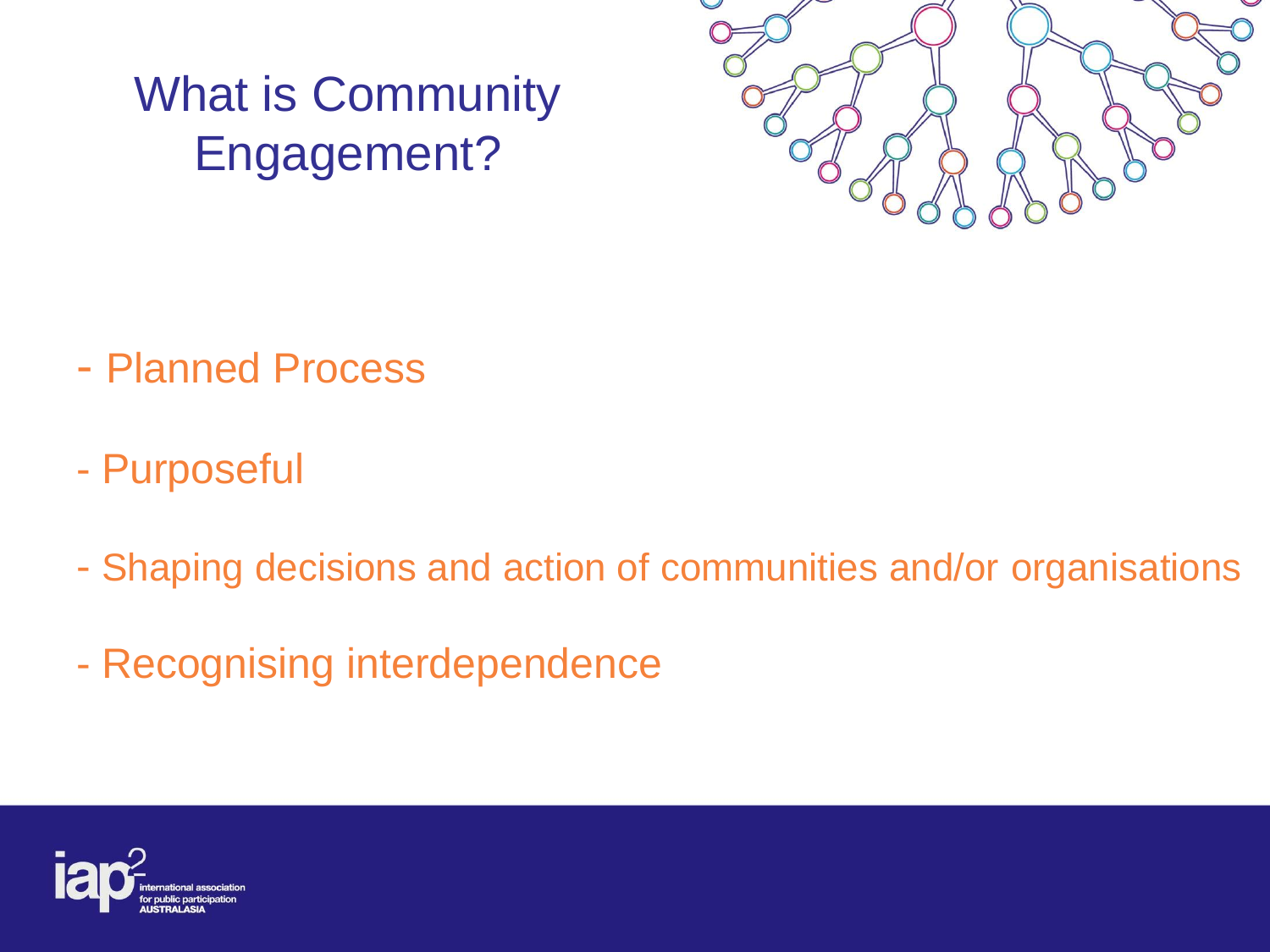## Benefits of Community and Stakeholder Engagement?



- Engagement allows the community to have a say
- Some problems and opportunities are so complex we need the community to be part of finding a way forward
- Restores trust
- Demonstrates commitment to listening and serving
- Saves money in the long run reduces project risk
- Builds capacity and strengthens communities
- Harnesses collective power to support community endeavours

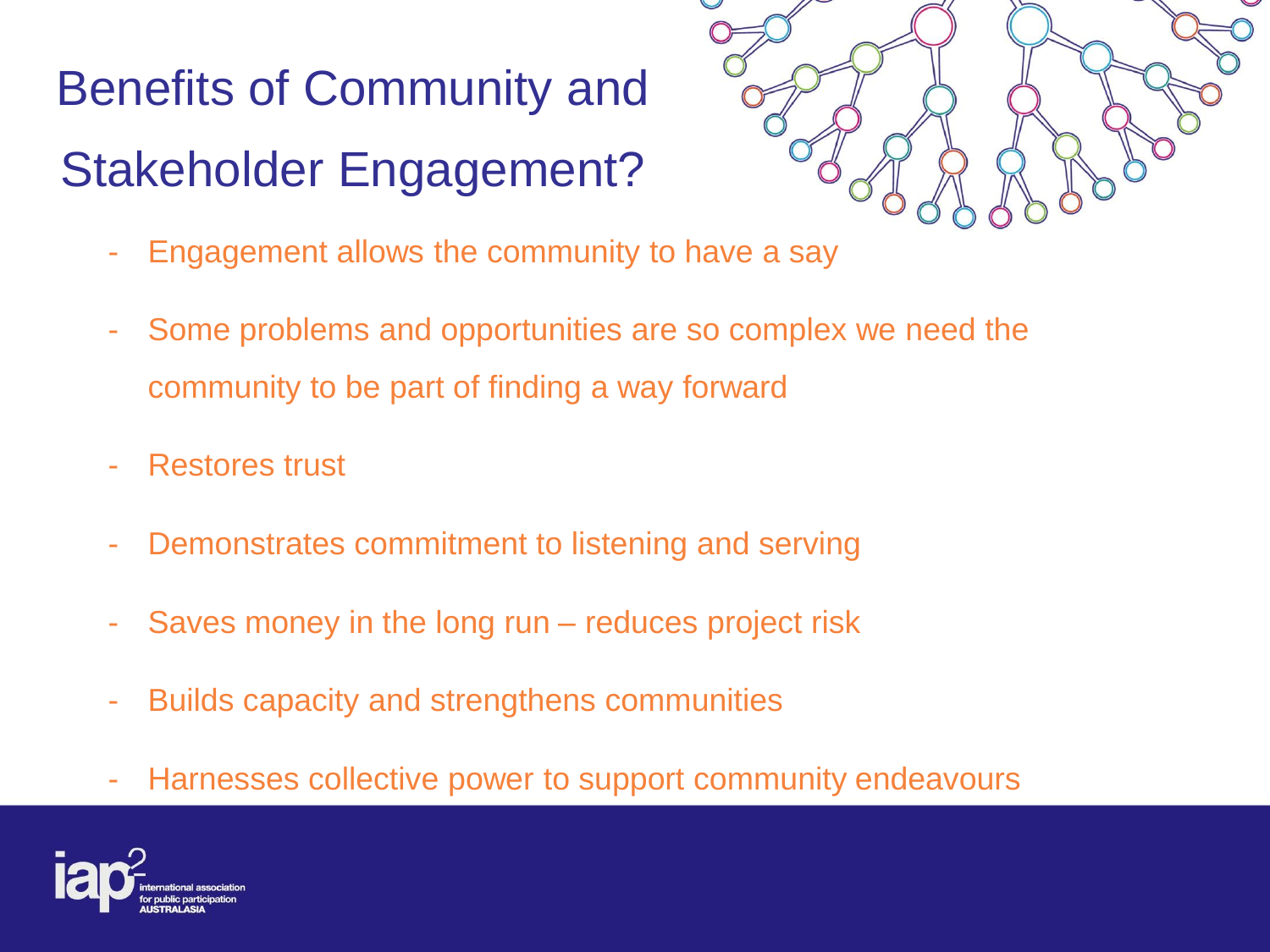# IAP2 Core Values



- 1. Public participation is based on the belief that **those who are affected by a decision have a right to be involved in the decision-making process**.
- 2. Public participation includes the promise that the public's **contribution will influence the decision.**
- 3. Public participation promotes sustainable decisions by recognising and communicating the **needs and interests of all participants**, including decision makers.
- 4. Public participation **seeks out and facilitates the involvement** of those potentially affected by or interested in a decision.
- 5. Public participation seeks input from participants in **designing how they participate**.
- 6. Public participation **provides participants with the i**nformation they need to participate in a meaningful way.
- 7. Public participation communicates to participants **how their input affected the decision**.

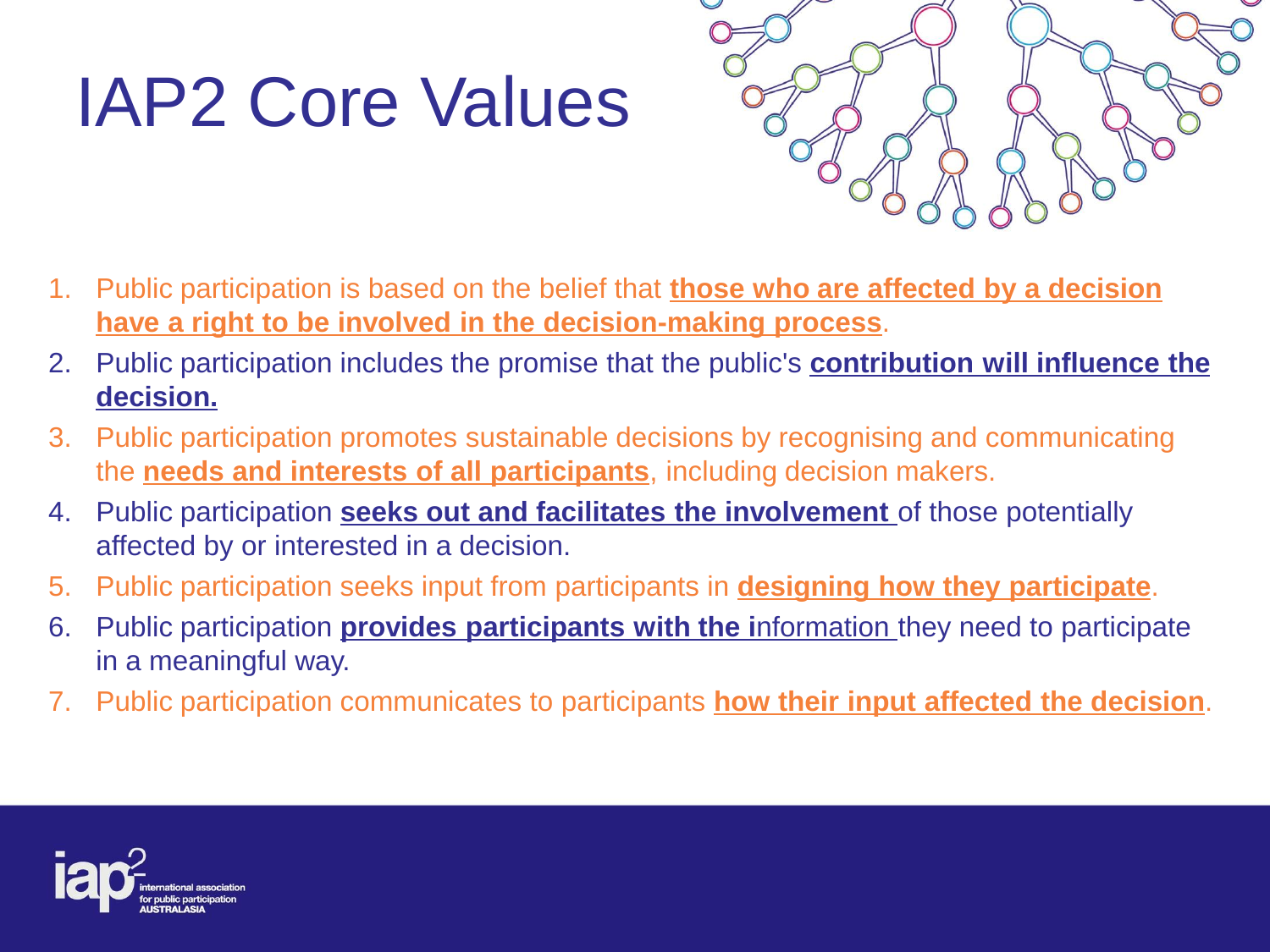#### **Engagement is led by Both Organisations and the Community**



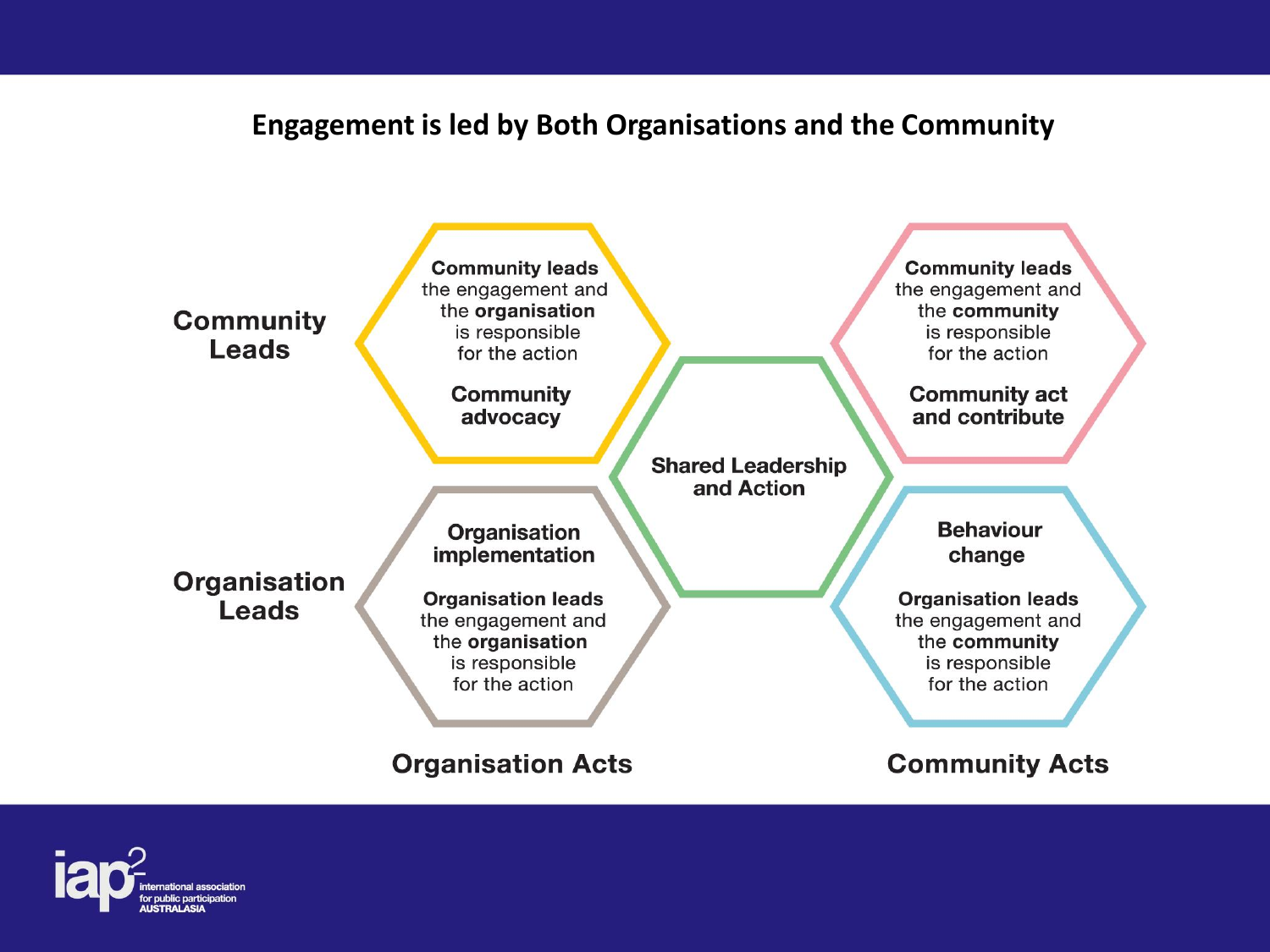

## [The Queensland Plan](https://www.youtube.com/watch?v=sEQ6ofifS5A)